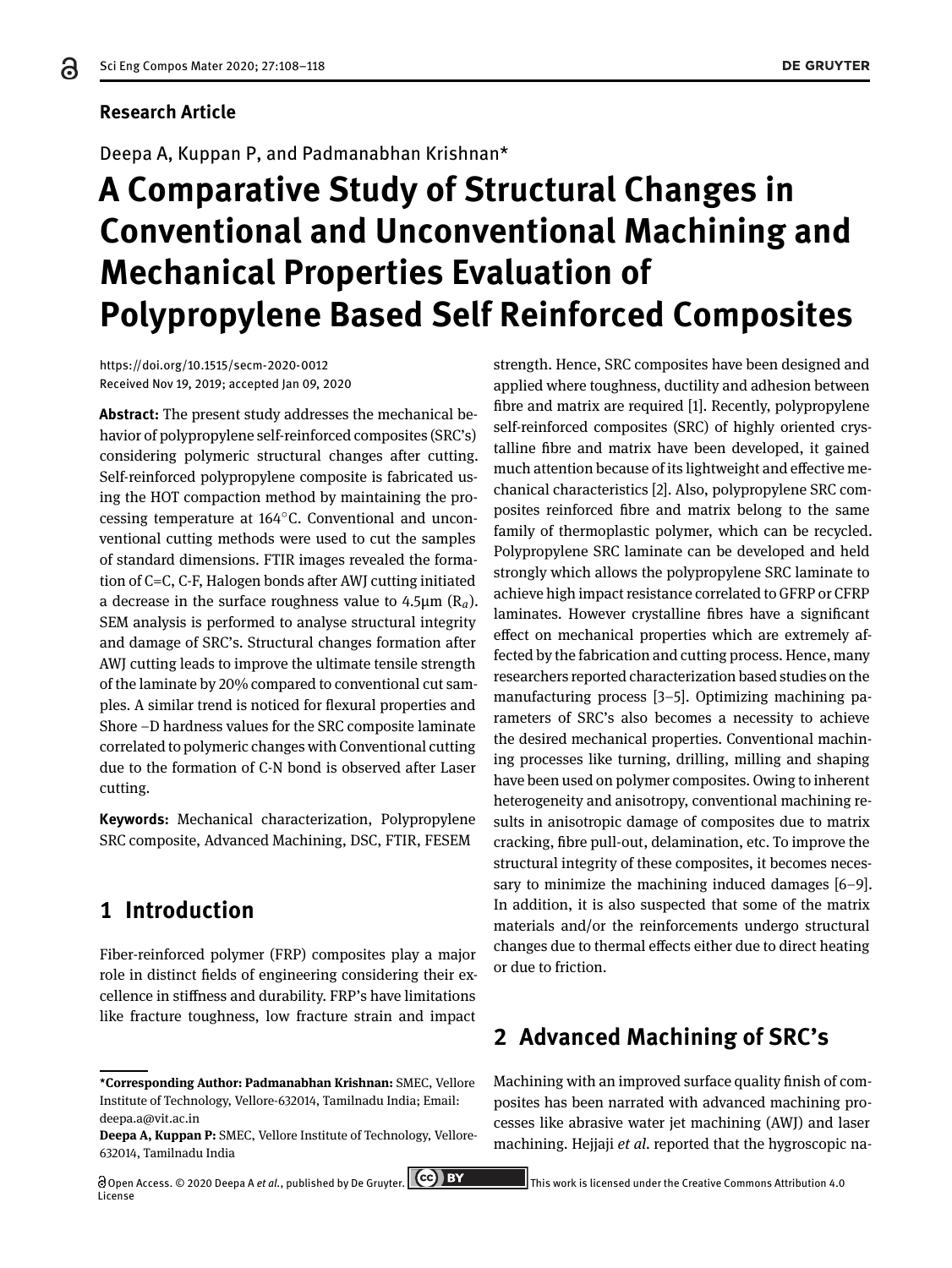



**Figure 1:** Diagrammatic representation of (a) Laser cutting process (b) AWJ machining

ture of the polymers and fibres, the possibility of absorption of water results in reduced strength of composite after AWJ machining [7]. Hence, Laser machining gained attention due to the non-contact nature of the tool and the possibility of dry machining mode over conventional machining. Many researchers have optimized the laser cutting parameters to get the best results for non-conventional machining for FRPs. Considerable research reports inferred that low power and high scan speed can reduce delamination during laser machining. HAZ, degradation and surface damage of SRC's generated during laser cutting were addressed.

Studies on Kevlar-polyethylene laminates machined using laser machining reported that HAZ followed an increasing trend between 0.75 to 1.7mm at the entrance and 0.8 to 1.5mm at the exit. The damage factor of Kevlar polypropylene and Kevlar polyethylene laminates is ~ 1.2 for all input energies. SEM images reported that the K-PE samples matrix is quick compared to K-PP. Studies have been carried out to reduce thermal damage and heataffected zones developed during non-conventional machining [8, 9]. LI *et al.* used NDYAG laser (355nm) to drill carbon fibre reinforced fibres and optimized the laser machining parameters to reduce the HAZ/damage zone. Li *et al.* suggested shorter wavelengths to cut CFRP samples to minimize HAZ. Riverio *et al.* found that 540µm HAZ is observed using 3.5kW of laser power. Hejjaji *et al.* found that surface roughness of laser machined laminates is high then conventionally machined samples  $[10-12]$ .

#### **2.1 Present State of Knowledge in advanced Machining**

Advanced machining techniques improvement in mechanical properties of composites is quite successful for a wide variety of fiber composites including GFRP, Kevlar and CFRP laminates. AWJ machining and laser machining study on thermoset based composites are studied but thermos-plastic based laminates machining is lagging. Different loading parameters influence the chemical structure, morphology and thermos mechanical properties of the SRC's [13-15].

 $CO<sub>2</sub>$  laser machining shown in Figure 1 (a) is used to reduce the electrical resistivity of PE/MNWT composite. An increase in the content of MWCNT leads to a reduction in electrical resistivity. FESEM reveals the effect of laser parameters on the resistivity of Polyethylene composite. HAZ values ranged between 0.75-1.7 mm and are at the entrance and 0.8 to 1.5 mm at outline is observed with an increase in line energy [16]. AWJT process shown in Figure 1 (b) is a better machining method for LPDE material than the conventional machining methods. Minimum ASR of 1.67 lm and maximum MRR 14072.02 mm<sup>3</sup>/min were obtained respectively; at optimum parameters of 5 mm/min nozzle feed rate, 350 g/min abrasive flow rate and 2500 min-1 spindle speed [17-20].

#### **2.2 Paper Outline**

Laser machining and AWJ machining on thermoset based composites are studied but thermos-plastic based SRPC laminates cutting is rarely studied. Hence in this work, a detailed investigation of cutting induced damage of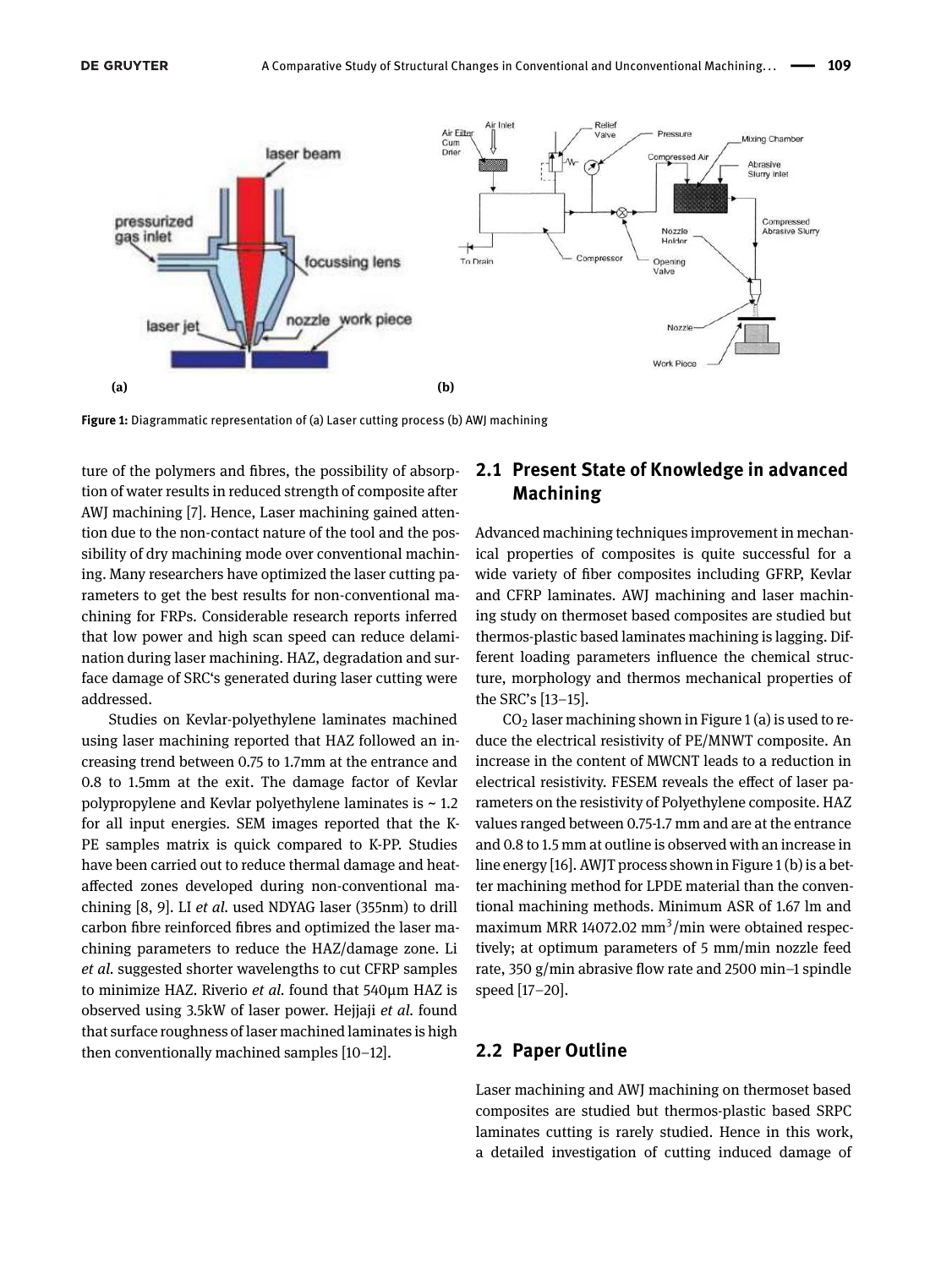

**Figure 2:** Schematic diagram of fabrication and testing

self-reinforced composites has been carried out considering the structural changes that accompany the cutting processes. The effect is characterized by studying the surface chemistry and morphology using Scanning Electron Microscopy. Structural integrity, elemental aspect ratios, functional groups and damage are studied using the FTIR before and after machining. In addition, Tensile tests (ASTM 638), Flexural tests and Hardness tests (Shore D)were carried out to identify the cutting induced structural changes and their influence on the mechanical properties [9].

# **3 Experimental setup and measurement procedure**

#### **3.1 Experimental Procedure**

The entire fabrication process is shown in Figure 2. The Raw Materials Isotactic Polypropylene fiber, polypropylene matrix of 1mm thickness (Korea E&T Co.Ltd) were used to prepare laminate. Isotactic Polypropylene fibre shown in Figure 3 (a) was used to fabricate laminate under consolidated temperature The Thermogravimetric (TGA) analysis and DSC (SDT Q600 V20.9 Build 20) investigation have been employed to acquire the thermal stability (consolidated temperature)of the polypropylene fibre and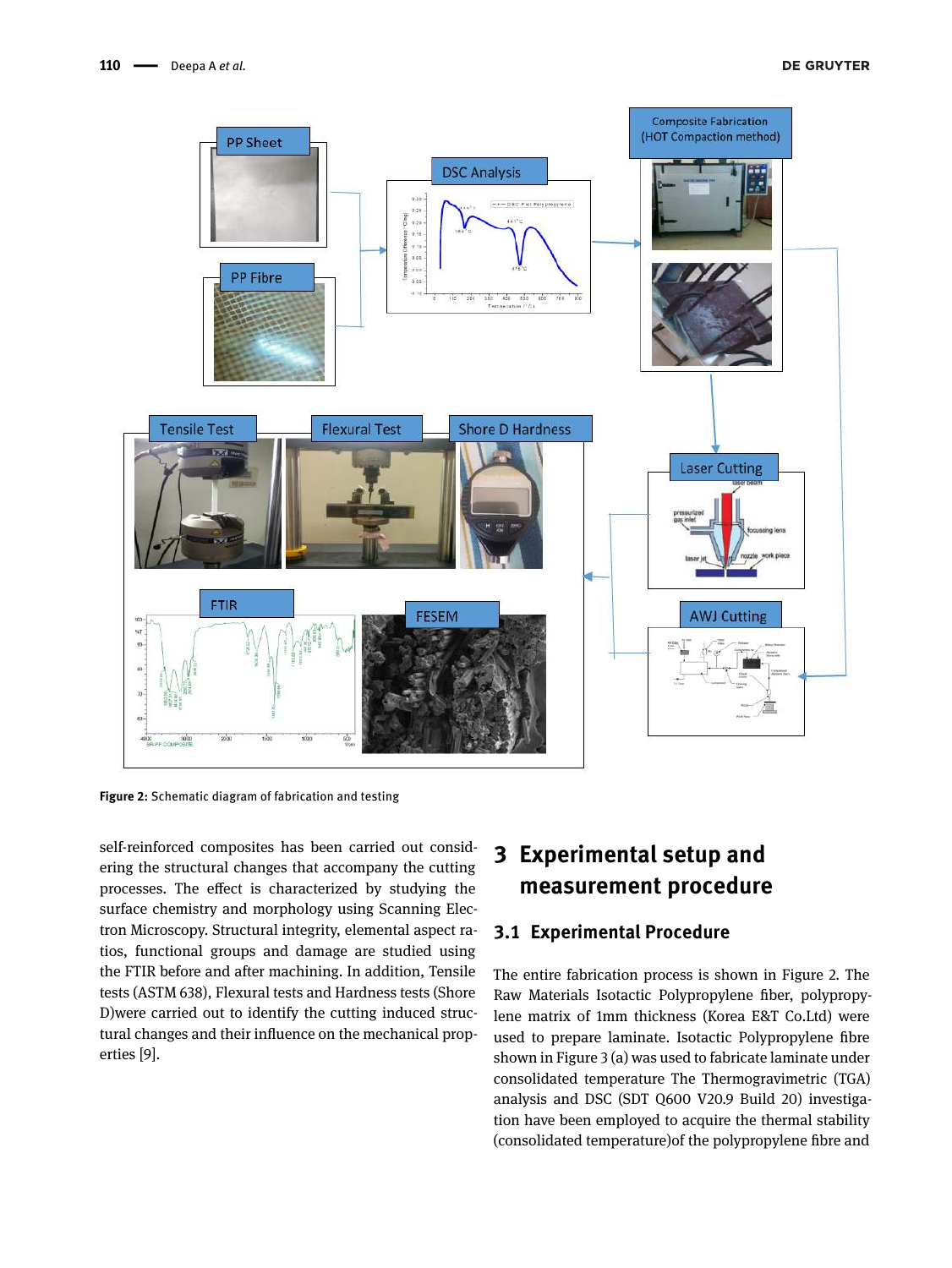

**Figure 3:** (a) Polymeric structure of Polypropylene (b) Schematic diagram of Fibre lay up of HOT compaction method



**Figure 4:** (a) DSC plot of Polypropylene (b) TGA plot of Polypropylene

Polypropylene matrix samples. Initial temperature, residual mass and thermal stability were determined using TGA. An analysis was implemented initially with fibre and matrix of few milligrams at elevated thermal environments from 20 to 600 degrees and DSC analysis was also carried out at the same environmental conditions. The softening temperature determined from the DSC plot is used to fabricate SRC composite using the HOT compaction method [21-23].

The laminate is prepared using three polypropylene fibers and two high-density polypropylene matrix of size 500mm×500mm. The entire matrix and fabric layer assembly was hot compacted after slow heating to 164∘C and held for one hour. Then the laminate was slow cooled in the oven over a few hours and de-moulded. The processing temperature for the Hot-compaction method was measured using the Differential scanning calorimetry (DSC) curve shown in Figure 4.

The hot compacted laminate samples were cut using the conventional saw and unconventional laser and Abrasive water jet (AWJ) cutting. A Laser head speed is 420mm/min, the laser nozzle diameter size is 1.7mm and stand-off distance within the laser nozzle and the composite laminates surface was maintained at 15mm. The work table is CNC controlled, the focal length of the lenses is 200mm. The chiller unit is used to cool down the laser head and the laser source. The work area is enclosed by sliding doors. An abrasive water jet cutting system of the abrasive particle flow rate of 800g/min was used for cutting of Polypropylene SRC samples. The feed rate of the water jet is 1500m/s. the stand-off distance is 4mm between the surface and the nozzle. The water jet pressure of the system is maintained at 4000 bar. FESEM and FTIR spectroscopy studies were carried out to evaluate polymeric structural change, surface damage and Fibre failure.

#### **3.2 Measurement procedures**

The dimensions of the tensile specimens cut using conventionally and unconventionally cutting were 250mm×25mm×2mm based on the standard ASTM D 638. The analysis was implemented with a loading speed rate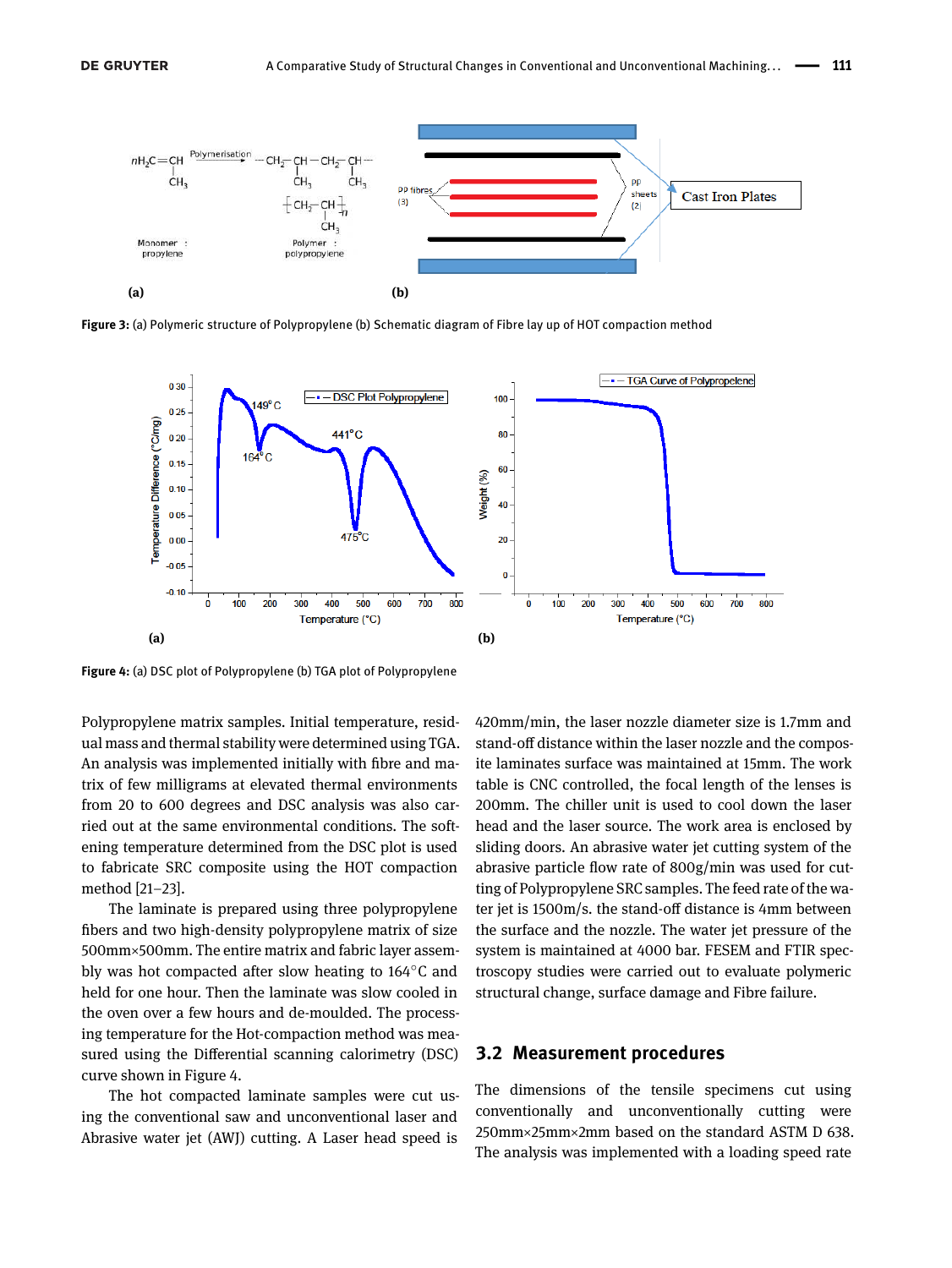of 2mm/min using a universal testing machine (Instron 8801). The specifications of the Flexural specimen was 125mm×25mm×2mm based on the standard ASTM D 790 M. The Flexural test was carried out in the same Instron machine at a support span length to thickness ratio of 16:1. The loading rate of the central crosshead was 2 mm/min.

Shore D Hardness Test was performed using Durometer which measures the depth of a depression developed by a force utilizing regulated presser foot on the sample. This depth is reliant on the shape of the presser foot, Visco and elastic properties, the hardness of the material. ASTM D2240 durometers are allowed to measure the primary hardness of the sample and concluding hardness after a duration of a time period [24, 25]. By applying the consistent force, without shock, hardness (depth of indentation) can be measured. Force is applied for timed hardness up till the required time and then interpret. The thickness of the material used for this analysis is 6.4 mm (0.25 inches).

### **4 Results and discussion**

#### **4.1 Thermal stability evaluation**

The thermal stability of polypropylene fibre and matrix is investigated performing DSC and TGA analysis. DSC curves of Polypropylene obtained during the second stage of the process of heating are represented in Figure 4 (a). Transformations comprised of DSC plot show that change in enthalpy related to change of material from glassy is around 58 <sup>∘</sup>C, exothermic solidification at 80 <sup>∘</sup>C, polymer matrix softening at 164∘C and level of crystallinity is 50% as shown in Figure 4 (a).

The TGA plot of Polypropylene exhibits density loss contour at distinct temperatures, as represented in Figure 4 (b). The initial level of density loss was observed at a range of temperatures around 30–100°C, in representation with a weight loss of 7% of moisture. A non-oxidative thermal degradation was identified at a temperature range of 300–480 $\degree$ C, which signifies the de-propagation of the Polypropylene chain. The chemical changes at the initial debonding stage of the Polypropylene chain lead to evaporation and elimination of explosive products. The deterioration of Polypropylene is increased beyond 300∘C lead to the development of a cyclic and crosslinked design. The deterioration of Polyethylene is increased beyond 300∘C lead to the development of cyclic and cross-linked chains. Further degradation leads to the formation of methyl ester and alkyl free radicals. A carbonize develops after 480∘C

and decay occurred at around 600∘C, remaining debris of around 1.6% w/w at the thermal condition of 750∘C.

#### **4.2 Mechanical characterization**

The influence of cutting on the Tensile strength of polypropylene SRC laminate is illustrated in Figure 5. The Ultimate tensile strength (UTS) of Polypropylene SRC laminates increased ~20% after advanced cutting. This increase in tensile strength shown in Figure 5 (b) and Figure 5 (c) is probably because of the chemical changes that occurred after advanced cutting, Continuous depreciation of the hydrates enhances the tensile characteristics of the laminate. Moreover, this increasing inclination in tensile strength also results from enhancing plasticity and adhesion between the fibre and matrix due to advanced machining. Because of the formation of C-N, C==C bonds after advanced cutting the tensile and flexural strengths of the polypropylene composite exhibit an improvement.

Results displayed in Figure 5 and Table 1 states that the laser cut polypropylene samples have higher load-bearing capacity compared to conventionally cut samples. In the case of ultimate tensile stress, the abrasive water cut samples exhibit a higher value than a conventionally cut sample and laser-cut sample because of the definition of cut and brittleness of the fibre. A similar trend is followed in the young's modulus. Cutting surface damage of AWJ samples is less compared to the laser cut samples. It is observed that the maximum tensile load and ultimate tensile strength of conventional samples are 1209N and 21 MPa respectively. After laser cutting the ultimate tensile strength is increased to 27 MPa due to the formation of C-N bonds which exhibit strong stretching and increased ductility compared to conventional cut samples. As the cutting definition and ductility of the sample are increased after AWJ machining, the observed formation of stiff C=C double bonds exhibits an increase in the tensile load compared to laser machining thereby achieving a tensile strength of 30 MPa. C=C double bonds are stronger than C-N single bonds as the bond energy of the former is 612 KJ/mol and that of the later is 315 KJ/mol. The extent to which these bonds are formed also contributes to the strength [26].

Figure 6(a) infers that the flexural strength of the laser cutting is high compared to conventional cutting by 38%. The aromatic and nitro bonds formation after advanced machining is the reason behind the increase in the flexural stress of the Polypropylene SRC laminate.

The flexural stress and load-bearing capacity of laser samples were 59 Mpa and 62 N respectively because of the formation of C-O bonds and C-N bonds. Nitro Bonds ex-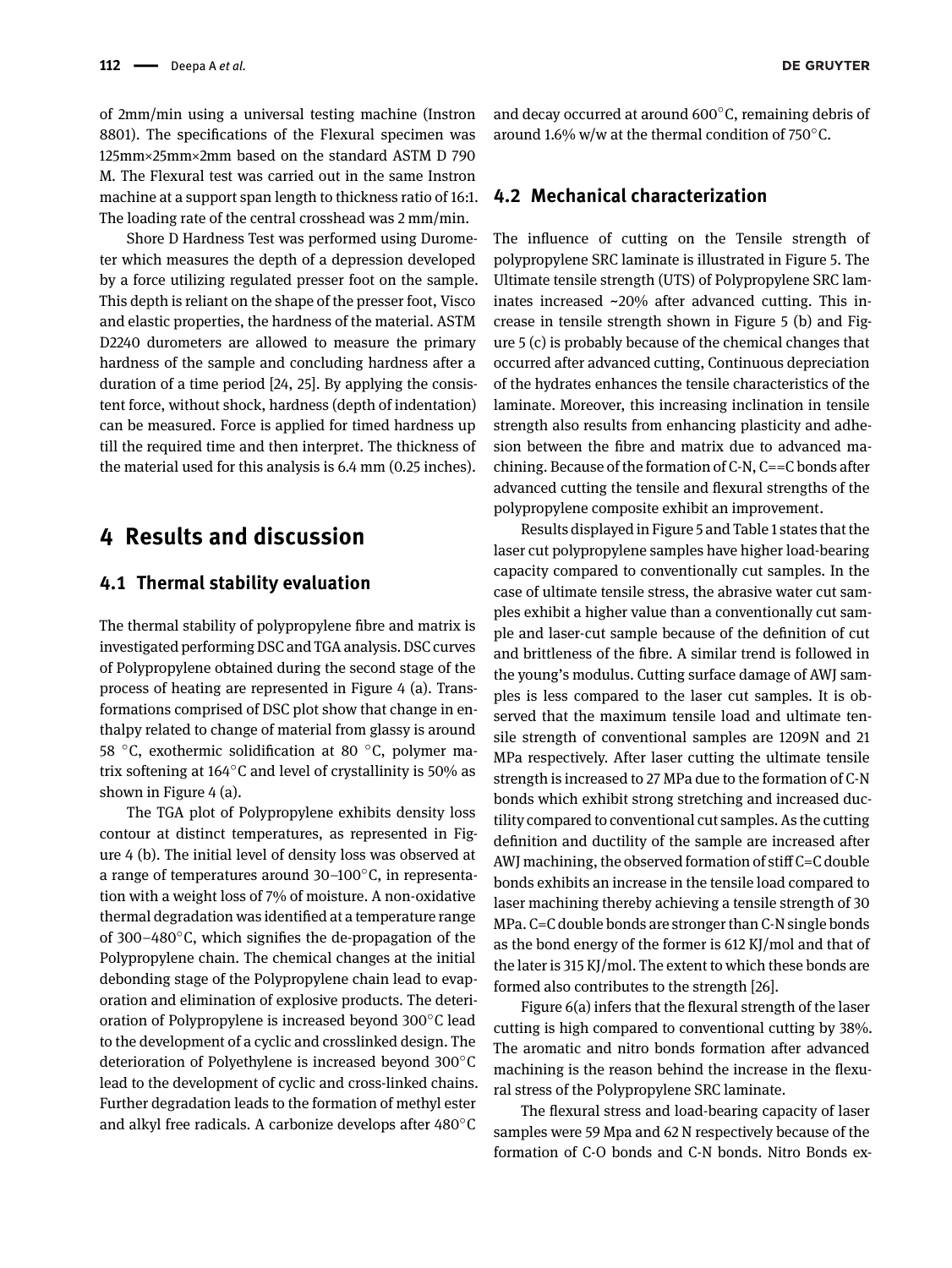

**Figure 5:** Tensile load plots of PP (a) Conventional samples (b) laser samples (c) AWJ samples (d) Average modulus and load plots

| Sample<br>Name | Mechanical Properties Of Polypropylene SRC Laminate |           |         |          |               |          |                 |  |  |  |
|----------------|-----------------------------------------------------|-----------|---------|----------|---------------|----------|-----------------|--|--|--|
|                | Tensile Load                                        | UTS (MPa) | Young's | Flexural | Flexural      | Flexural | <b>Hardness</b> |  |  |  |
|                | (N)                                                 |           | Modulus | Load(N)  | <b>Stress</b> | Modulus  | (ShoreD)        |  |  |  |
|                |                                                     |           | (MPa)   |          | (MPa)         | (MPa)    |                 |  |  |  |
| Pp(Conv)       | 1209                                                | 25        | 1956    | 38       | 37            | 1288     | 55              |  |  |  |
| Pp(Laser)      | 1308                                                | 28        | 2096    | 61       | 59            | 2279     | 61              |  |  |  |
| Pp(Awj)        | 1490                                                | 30        | 1937    | 59       | 57            | 2235     | 34              |  |  |  |

**Table 1:** Mechanical test results of Polypropylene SRC Laminate

hibiting brittleness and stiffness in the sample as shown in Figure 6. Flexural strength of the abrasive water jet samples was also high compared to conventional cut samples by 35% as a result of the formation of C=C bonds as shown in Figure 6(a) [27].

The surface roughness values of AWJ samples are less compared to Laser-cut samples as shown in Table 2. The surface quality was observed to be good after AWJ cutting and lesser waviness was obtained compared to that of laser cutting. The abrasive water cut specimen exhibits good ductility which is the reason for low hardness. The hardness value is decreased by 48% in the AWJ cut samples as seen in Table 1. It appears that the laser cut samples thermally exhibit a temperature rise beyond the melting point of PP and quench down within minutes to the ambient temperature. The zone surrounding the heat-affected zone exhibits an adiabatic characteristic as the sudden temperature rise and subsequent quenching occur within minutes. This is seen to produce an increase in hardness due to quenching effects as in martensite formation in steels. The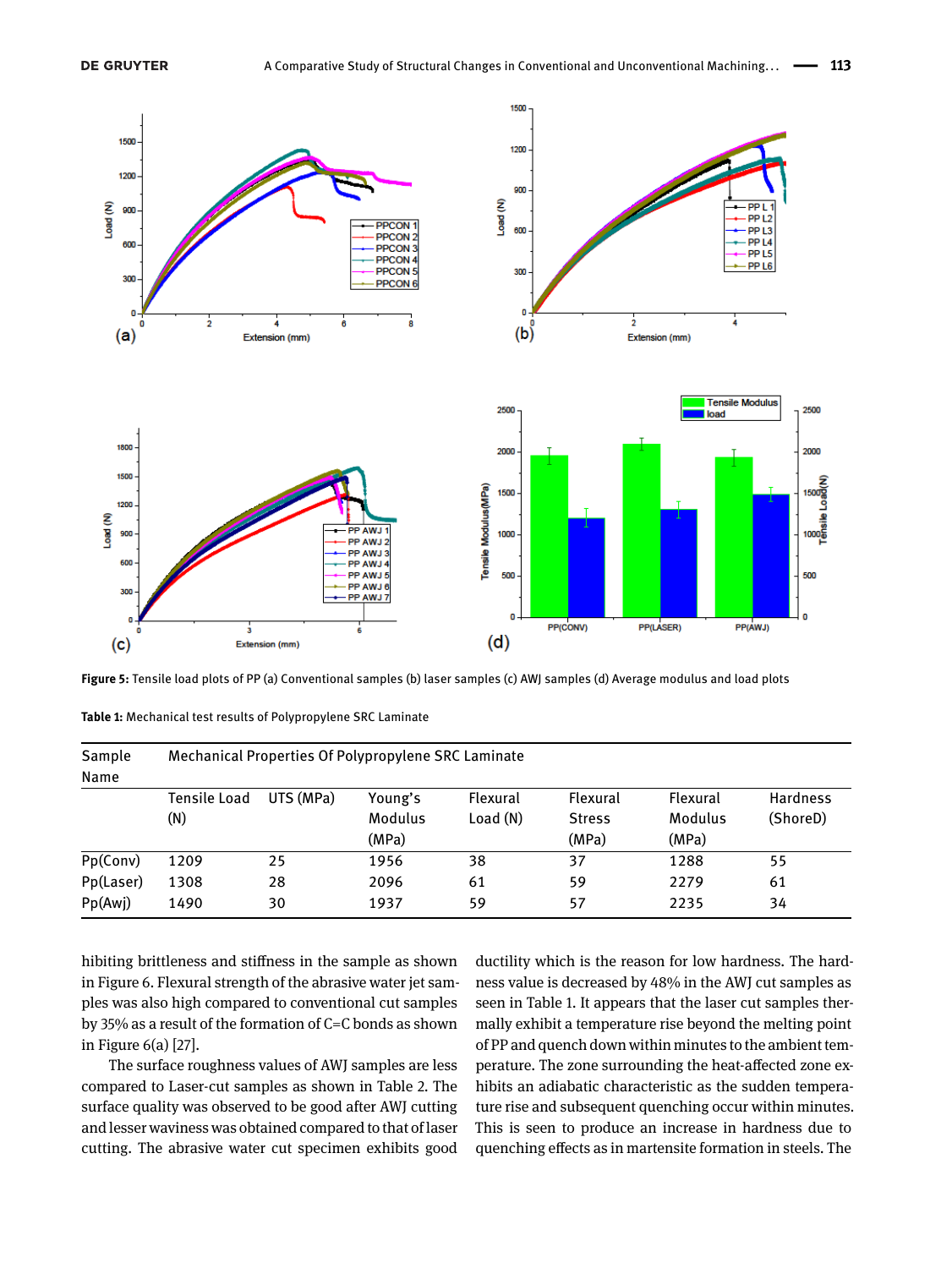

**Figure 6:** (a) Flexural stress and load plots (b) Hardness values of Polypropylene SRC laminate for different machining parameters

| Sample    | Surface roughness measurements of Polypropylene (PP) Sample |            |            |                       |            |            |  |  |  |  |  |
|-----------|-------------------------------------------------------------|------------|------------|-----------------------|------------|------------|--|--|--|--|--|
| Name      |                                                             |            |            |                       |            |            |  |  |  |  |  |
|           | $R_A$ (µm)                                                  | $R_a$ (µm) | $R_z$ (um) | $R_{\text{max}}$ (µm) | $R_n$ (µm) | $R_v$ (µm) |  |  |  |  |  |
| PP(Conv)  | 6.7                                                         | 7.8        | 30.6       | 33.6                  | 14         | 16.5       |  |  |  |  |  |
| PP(Laser) | 7.76                                                        | 9.78       | 45.35      | 51.7                  | 21         | 24.3       |  |  |  |  |  |
| PP(Awi)   | 4.5                                                         | 6.5        | 20.2       | 38.7                  | 10.3       | 9.9        |  |  |  |  |  |

**Table 2:** Surface roughness measurements of Polypropylene (PP) Sample

surface roughness is also seen to be higher than those of conventional or AWJ cut samples. Good mechanical properties can be associated with a smoother surface finish in the AWJ cut samples. Laser cutting is seen to be followed by a quench which is more of a reason in the improved mechanical properties than the influence of higher surface roughness.

#### **4.3 FT-IR Spectral analysis**

FT-IR spectroscopy of Polypropylene SRC laminate originated for conventional cut, laser-cut and abrasive water jet cut are shown in Figure 7 and Figure 8. The band originated around 1560  $\rm cm^{-1}$  assigned for the nitro compound is missing in the polypropylene SRC laminate fabricated, but the peak gradually appeared as the laminate is cut using AWJ jet cutting as inferred from Figure 8(b). The absorption spectrum at 1730.15 cm<sup>-1</sup> is the typical peak of Polypropylene SRC laminate which denotes the C=O group during conventional cutting is not visible after advanced cutting.

The absorption spectrum at 1165  $cm^{-1}$  is the–C–N stretching vibration visible after laser cutting due to the



**Figure 7:** FTIR Plot of PP Conventional cut sample

reaction of open-air during cutting as seen in Figure 8 (a). The spectrum around 1452.40  $cm^{-1}$  characterized by the bending oscillation exhibited by the covalent  $(C-H)$  chain of the methyl group. Spectra at 1579  $\text{cm}^{-1}$  and 1259  $\text{cm}^{-1}$ attribute to the C-O aromatic ester and N-O stretching. An absorption band of 972  $\text{cm}^{-1}$  is visible after AWJ machining shows alkene group which exhibits strong stretching and bending vibration. The C-C bonds have been converted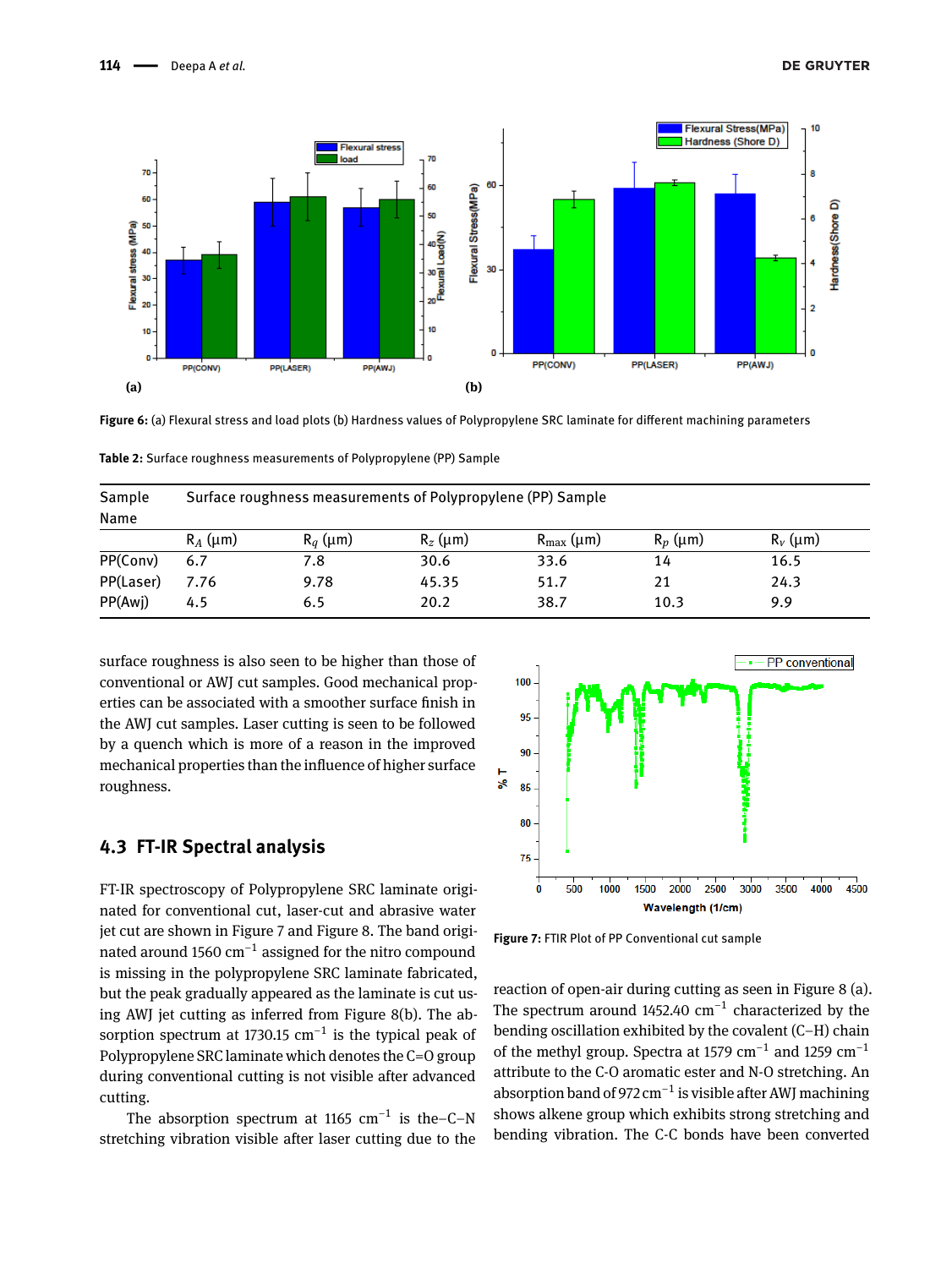

**Figure 8:** FTIR Images of PP (a) laser sample (b) AWJ cut sample

into different bonds like C=C, C=O, C-F and C-N after laser machining. The resultant bonds exhibit greater strength and stiffness than the C-C bonds that existed before machining.

The C=C bonds and the C=O bonds are more than twice as strong as carbon-carbon single bonds which can be the appropriate reason for an increase in the mechanical properties. All the samples exhibit similar spectra after ~1 mm of case depth. Chemical interaction and reaction occur only up to ~1mm thickness as depicted in Figure 8. A crosssectional area for the surrounding 1 mm case depth of altered chemistry is seen to be responsible for the difference in mechanical properties. As tension is a cross-sectional property the percentage difference for the same sample is seen to be different compared to flexure which is due to the maximum stress in the outer fibres. A favourable chemical change at the surface would affect flexure more than tension provided the material is more brittle and less ductile. A more brittle material would show a good influence on the flexural strength but a flexible and ductile material would not benefit from a subsurface level structural change as its neutral axis would shift towards the tensile face during flexure tests, thereby reducing its strength. However, the tensile strength depends more on the cross-section of the case depth up to which a structural change is observed.

#### **4.4 Fractographic analysis**

Morphological studies of the polypropylene composite for different cutting conditions were shown in Figure 9. Be-

fore the advanced cutting process, PP composite had limited porosity within the composite as seen in Figure 9 (a). The gap between the PP fibre and matrix keeps them from bonding well with each other in the conventional approach. Fibre debris is low after conventional cutting. FE-SEM image of the Polypropylene SRC laminate laser cut sample concluded that carrying out the laser cutting process on Polypropylene SRC laminate samples improved the mechanical characteristics of the composite.

Observed occasional fibre breakage after laser cutting. PP is less ductile, but adhesion is good as shown in Figure 9 (b) and Figure 9 (c). Here, an interdiffusion of the matrix and fibre appeared to occur due to the thermal effects associated with laser cutting, these probably improve the tensile strength after laser cutting. Besides, the formation of stronger bonds as described earlier was also another reason for the improvement in strength due to laser cutting. Our own earlier supporting evidence of different polymeric systems is included in the following references [26, 27] and [28].

Also, advanced cutting exhibit chemical reactions which affect interfacial bonds and unity of the fibre to the matrix. It is noticeable from Figure 9(d) that Polypropylene SRC laminate samples exhibited the best property against delamination damage after AWJ cutting than Laser cutting. Microfiber fibrillation is a dynamic, high strain rate damage of the fibers due to dynamic cutting speeds. Where the polymer fiber absorbs the energy initiated by the cutting forces and dissipates the same by fibrillation mechanism. The single fiber axially splits into many individ-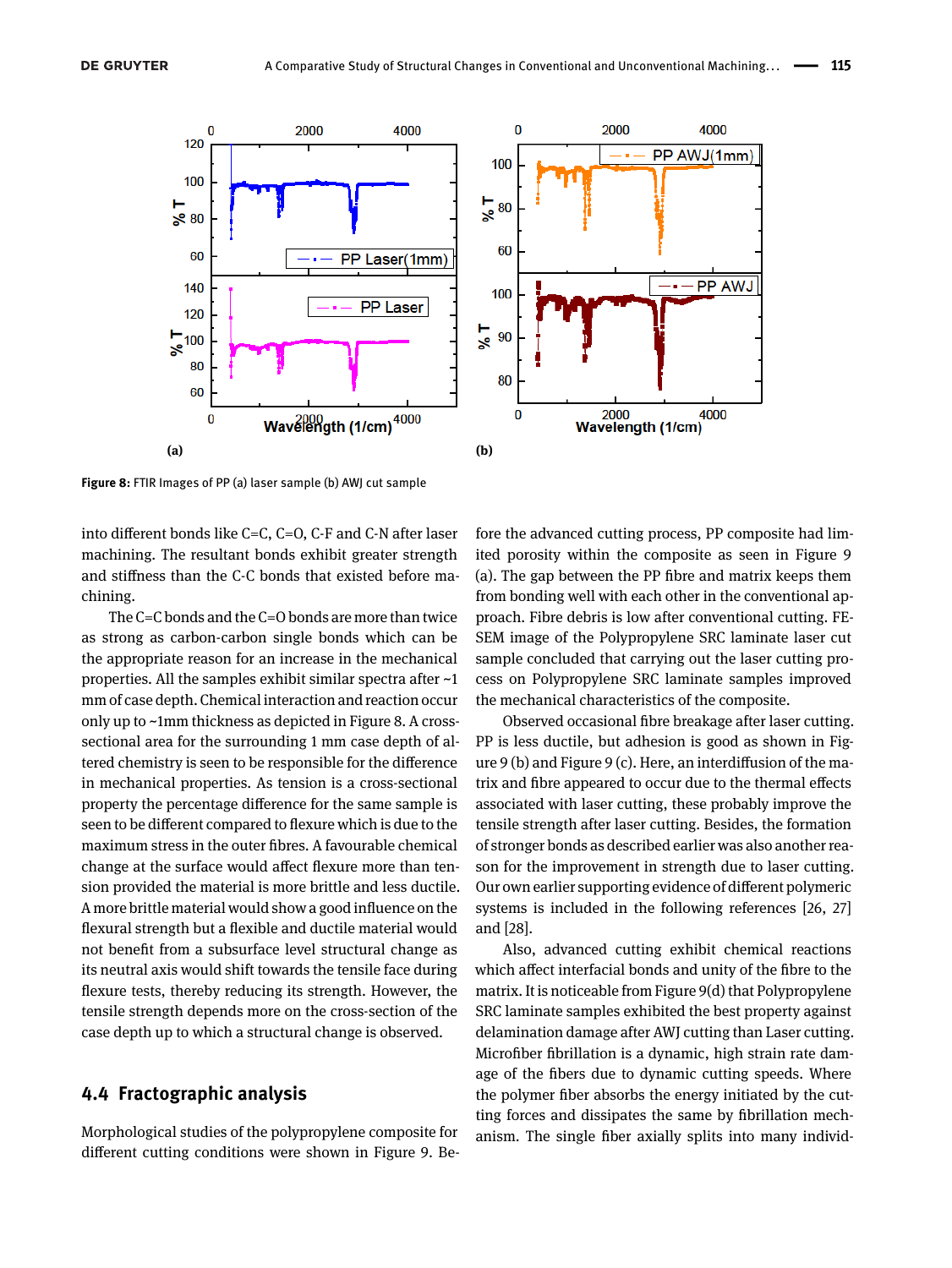

**Figure 9:** FESEM images of PP (a)Conventional sample (b)laser sample at 100X Magnification (c)laser sample at 500X Magnification factor (d) AWJ sample

ual fragments which are described as fibrillation. This was observed to a large extent in the AWJ cutting due to the high localized cutting force. The surface finish of brittle materials was exhibiting low roughness values as the laminate fracture was sharp, smooth, straight perpendicular, whereas ductile materials exhibit good surface finish with the broom, rough fracture.

# **5 Conclusion**

The objective of this attempt was the preparation and analysis of Polypropylene SRC laminate samples using different cutting methods. The strength of the sample depends strongly on the cutting which was confirmed experimentally. The influence of the advanced cutting on polypropylene SRC has been investigated experimentally. This is an innovative investigation for the assistance of researchers and polymer industries such as aerospace, automobile, electronics and marine. Interpreted conclusions based on analysis done are as follows:

- A non-oxidative thermal degradation identified at a temperature range of 300–480°C signifies the degeneration till the termination of the Polypropylene bond. The degradation of Polypropylene is increased above 300∘C lead to the development of cyclic and crosslinked structures. Further degradation leads to the formation of methyl ester and alkyl free radicals. A carbonize develops after 480∘C and decay occurred at around 600∘C, remaining debris of around 1.6% w/w at the thermal condition of 750∘C.
- N-O stretching and C-O stretching aromatic ester, absorptions are visible after AWJ cutting shows alkene group which exhibits strong stretching and bending vibration. The C-C bonds have been converted into different bonds like C=C, C=O, C-F and C-N after laser cutting. The carbon-carbon double bonds and the  $C=O$  bonds are more than twice as strong as  $C=O$ bonds which can be the appropriate reason for an increase in the mechanical properties.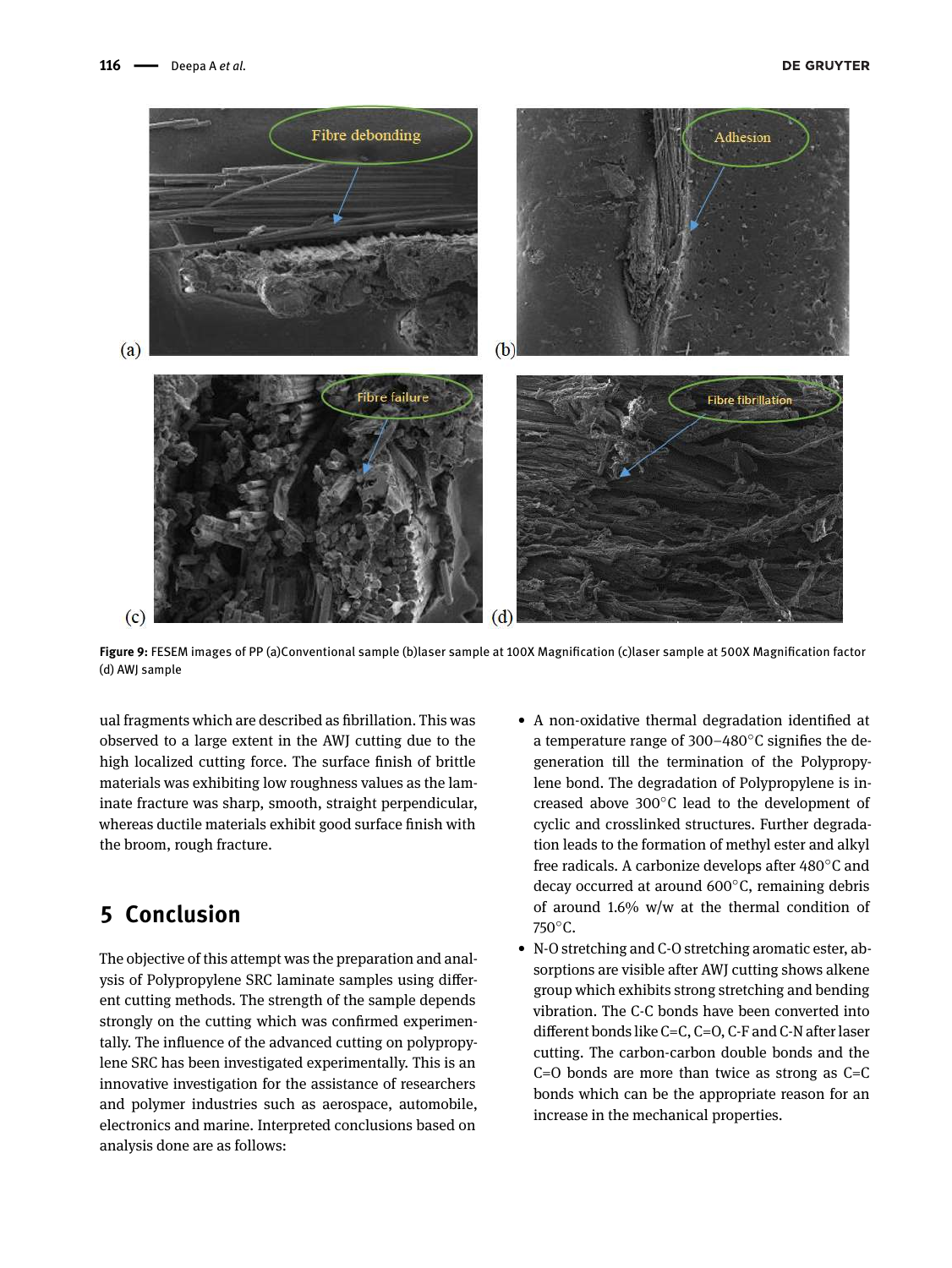- Advanced machining exhibit distinct chemical reactions which affect the interfacial bond strength of the laminate. It is clearly visible that Polypropylene SRC laminate samples showed the enhanced property against damage due to delamination after AWJ cutting than Laser machining and conventional cutting. Occasional fibre breakage and good adhesion between fibre and matrix are observed after laser cutting due to heat-induced fusion and interdiffusion. Quenching after laser heating also contributes to higher levels of hardening and hardness values.
- The tensile strength of all composites increased after advanced cutting by 20%. Degradation of the hydrates provides an enhancement in tensile strength of the composites. ultimate tensile stress (30MPa) of the abrasive water cut samples have been gained prominence as it is better than a conventionally cut sample and laser-cut sample. The flexural strength of the laser cut sample is high compared to conventional cutting by 38%, the abrasive water jet samples also gained prominence related to conventional cutting by  $35\%$  as a result of the formation of C=C bonds.
- In cutting Polypropylene composite with AWJ cutting, quality surface finish and low surface waviness are obtained compared to laser cutting, even though it is a thermoplastic material. The hardness value of the abrasive water jet sample is less compared to laser cut and conventionally cut samples by 48% because of the formation of stretched bonds after the pressurised abrasive water flow.

Finally, the forthcoming scope of works will explore to acknowledge the effects of the advanced machining for different processing temperate using the HOT compaction method. Drilling-induced damage for the respective processing temperature of Polypropylene SRC laminate samples with enhanced mechanical properties is also hereby proposed.

## **References**

- [1] Hwang YT, Kang SY, Kim DH, Kim HS. The influence of consolidation temperature on in-plane and interlaminar mechanical properties of self-reinforced polypropylene composite. Compos Struct. 2019;210:767-77.
- [2] Chouhan H, Singh D, Parmar V, Kalyanasundaram D, Bhatnagar N. Laser machining of Kevlar fibre reinforced laminates-Effect of polyetherimide versus polypropylene matrix. Compos Sci Technol. 2016;134:267-74.
- [3] Brzozowska-Stanuch A, Rabiej S, Fabia J, Nowak J. Changes in thermal properties of isotactic polypropylene with different additives during aging process. Polimery. 2014;59(4):302-7.
- [4] Das DK, Mishra PC, Singh S, Pattanaik S. Fabrication and heat treatment of ceramic-reinforced aluminium matrix composites-a review. International Journal of Mechanical and Materials Engineering. 2014;9(1):6.
- [5] Bahari SA, Grigsby W, Krause A. Thermal stability of processed PVC/bamboo blends: effect of compounding procedures. Eur J Wood Wood Prod. 2017;75(2):147-59.
- [6] Hejjaji A, Singh D, Kubher S, Kalyanasundaram D, Gururaja S. Machining damage in FRPs: laser versus conventional drilling. Compos, Part A Appl Sci Manuf. 2016;82:42-52.
- [7] Dhakal HN, Ismail SO, Ojo SO, Paggi M, Smith JR. Abrasive water jet drilling of advanced sustainable bio-fibre-reinforced polymer/hybrid composites: a comprehensive analysis of machininginduced damage responses. Int J Adv Manuf Technol. 2018;99(9- 12):2833-47.
- [8] Mohammadi F, Zinati RF, Fattahi AM. The effect of CNC and manual laser machining on electrical resistance of HDPE/MWCNT composite. Int Nano Lett. 2018;8(2):137-45.
- [9] Salama A, Mativenga P, Li L. (2012, September). Tea CO2 laser machining of carbon fiber-reinforced polymer composites. In *International Congress on Applications of Lasers & Electro-Optics* (Vol. 2012, No. 1, pp. 302-308). LIA.
- [10] Saha D, Majumdar MK, Das AK, Chowdhury AM, Ashaduzzaman M. Structural Nanocomposite Fabrication from Self-Assembled Choline Chloride Modified Kaolinite into Poly (Methylmethacrylate). Journal of Composites Science. 2019;3(3):83.
- [11] Barczewski M, Matykiewicz D, Krygier A, Andrzejewski J, Skórczewska K. Characterization of poly (lactic acid) biocomposites filled with chestnut shell waste. J Mater Cycles Waste Manag. 2018;20(2):914-24.
- [12] Zhang Z, Yao X, Zhu H, Hua S, Chen YL. Preparation and mechanical properties of polypropylene fiber reinforced calcined kaolin-fly ash based geopolymer. J Cent South Univ Technol. 2009;16(1):49-52.
- [13] ASTM D638-10. Standard test method for tensile properties of plastics. West Conshohocken: ASTM International; 2010.
- [14] ASTM D790-10. Standard test methods for flexural properties of unreinforced and reinforced plastics and electrical insulating materials. West Conshohocken: ASTM International; 2010.
- [15] Barczewski M, Matykiewicz D, Krygier A, Andrzejewski J, Skórczewska K. Characterization of poly (lactic acid) biocomposites filled with chestnut shell waste. J Mater Cycles Waste Manag. 2018;20(2):914-24.
- [16] Datta J, Kosiorek P, Włoch M. Effect of high loading of titanium dioxide particles on the morphology, mechanical and thermomechanical properties of the natural rubber-based composites. Iran Polym J. 2016;25(12):1021-35.
- [17] Kord B, Ravanfar P, Ayrilmis N. Influence of organically modified nanoclay on thermal and combustion properties of bagasse reinforced HDPE nanocomposites. J Polym Environ. 2017;25(4):1198-207.
- [18] Cordin M, Bechtold T, Pham T. Effect of fibre orientation on the mechanical properties of polypropylene-lyocell composites. Cellulose. 2018;25(12):7197-210.
- [19] Nizamuddin S, Jadhav A, Qureshi SS, Baloch HA, Siddiqui MT, Mubarak NM, et al. Synthesis and characterization of polylactide/rice husk hydrochar composite. Sci Rep. 2019 Apr;9(1):5445.